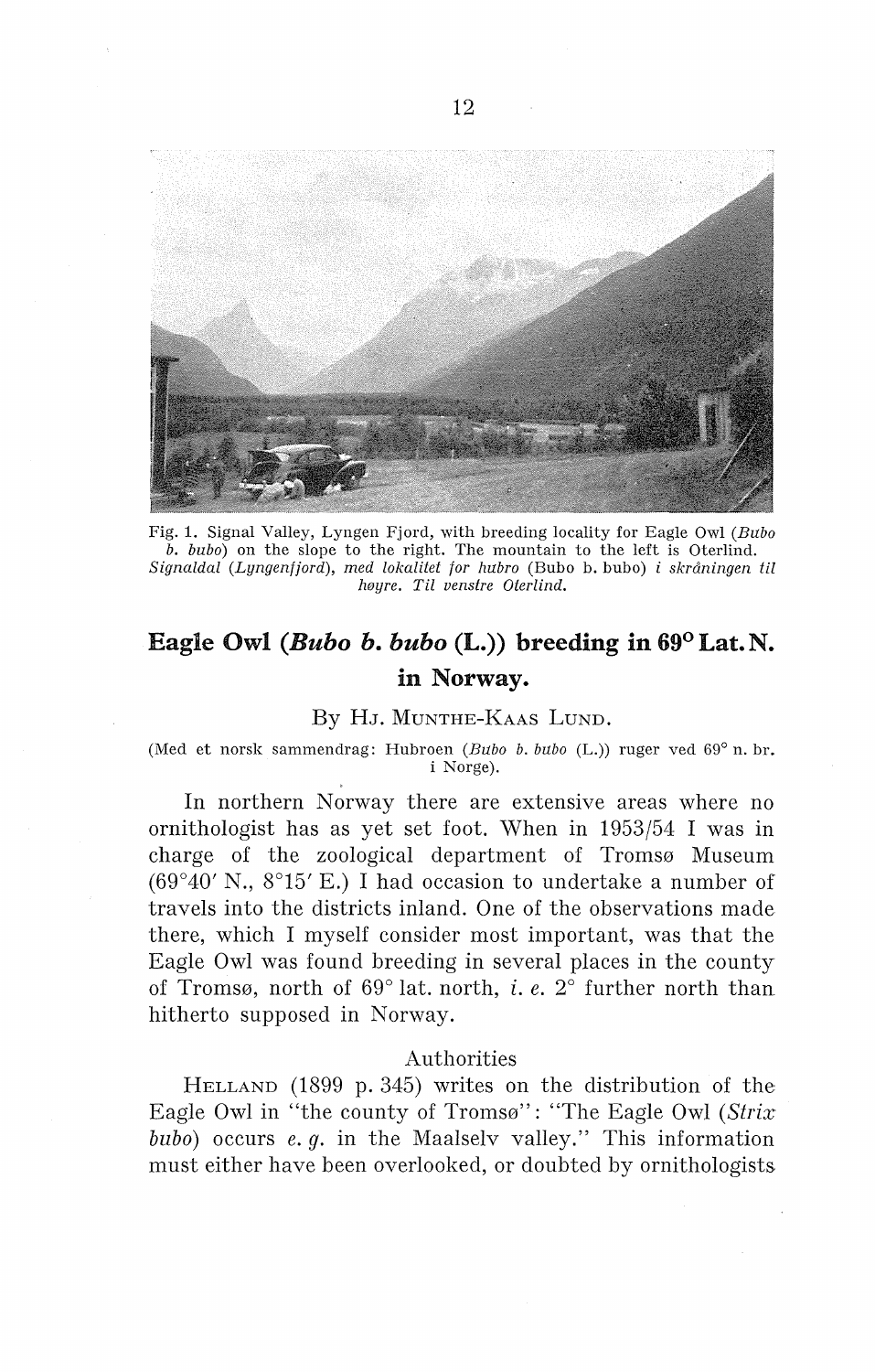in the following fifty years. As far as I know it is only  $L\omega_{\text{EN-}}$ SKIOLD in the recent Norwegian literature on ornithology who does not quite exclude the possibility that the Eagle Owl can breed north of the county of Nordland. He writes (1947 p. 379): "Breeds to the north to somewhat above the polar circle. In Troms and Finmark it hardly breeds, but it occurs scatteredly and in small numbers, *e. q.* in east and west Finnmark up to 70° northern lat."

On its distribution in Europe BARTH writes (1953 p. 9): ''The Eagle Owl, *Bubo bubo bubo,* breeds in Scandinavia and Finland and in Russia almost to the polar circle and southwards to the Pyrenees, Sicily, Greece."

It seems, however, as if the Eagle Owl breeds somewhat further north in Finland. HoRTLING (1929 p. 352) thus writes as follows about the Eagle Owl: "Throughout the country sparsely breeding from Åland and the skerries and South Finland up to Lappland (Muonio, Kittila, Turtola, Kolari, Sodankyla), seen even further north; ... " The northernmost locality given here is Muonio which is situated in 67°55' northern lat.

## Data collected and own observations.

On 13. March 1954 I made a journey to Frihetsli (68°50' N. 9° E.) the farm situated farthest into the Divi Valley. The farmer JOHAN STENVOLD, who lived there, told me that this year they heard the Eagle Owl for the first time on 6. March. There have been regularly breeding Eagle Owls in this valley in many years; in 1945 an Eagle Owl was shot in the near vicinity of the farm.

The northernmost place where I know with certainty that the Eagle Owl is regularly breeding is in Signal Valley, Storfjord District about 69°10' N. 9°20' E. In the spring of 1953 EYOLF RoGNLI shot an Eagle Owl near K vesmenes. I saw the skin of this bird in the summer of 1954; the wing length was about 43 cm. I was informed by several farmers that the Eagle Owl through many years has had a fixed breeding place on a mountain slope on the · north side of the valley which is accessible only with difficulty.

In December 1954 I again visited North Norway, and HEL-LAND's statement that the Eagle Owl occurs in Målselv Valley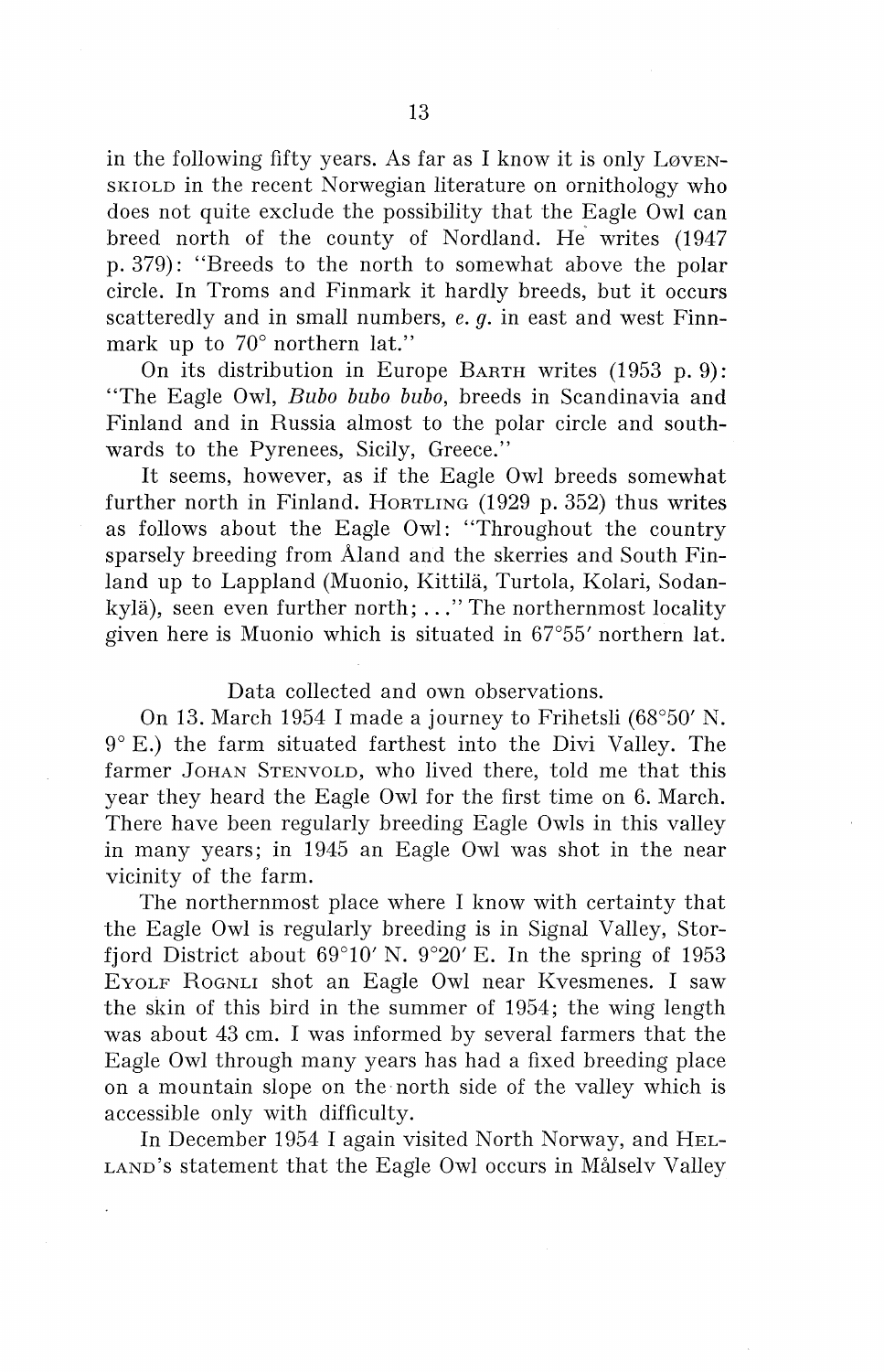was corroborated. It was Capt. KvAMMEN, Rundhaug in Målselv, who informed me that the Eagle Owl was breeding in the Stygg Valley and had its quarters here, in about 69° N. 8°E.

It is also possible that the Eagle Owl breeds or has bred much farther north, viz. in Burfjord Valley in Kvenangen District about 69°55' N. 11°20' E. This supposition is based on a letter which I received from a radio listener, after a broadcast which I gave on the Eagle Owl. It was RUTH KAASEN JENSAAS, who on February 9th, 1954, wrote as follows: "... Today I heard about the Eagle Owl, and I know a little about this big bird from my childhood. My home was situated quite close to a large mountain and from here we often heard the Eagle Owl in the evenings in winter. Nobody believed that such birds had been killed either in Troms or Finnmark. But my father and I believe that several persons from the same place have shot such birds. We had three stuffed birds which were standing in the drawing-room at home. These were Eagle Owl, Snowy Owl, and Tawny Owl<sup>1</sup>). All these had been shot by my father in Burfjord-Valley, also called "Kaasenvalley". The birds have disappeared now, and nobody knows where they ended during the devastations of the Germans in 1944. But we who were grown-ups at that time remember very well what an Eagle Owl looks like. A very beautiful bird  $\ldots$  ."

#### NORSK SAMMENDRAG

#### Hubroen *(Bubo b. bubo* (L.)) ruger ved 69°n. br. i Norge.

Tidligere trodde man at hubroen i Norge ikke ruget lengere nord enn ved polarsirkelen (66°33' n. br.) i Nordland Fylke.

På reiser i Nord-Norge har forfatteren i 1954 funnet at hubroen ruger, og i mange år har ruget, flere steder i Troms Fylke. Det nordligste sikkre rugested er i Signaldal ved 69°10' n. br. Andre rugesteder er i Dividal og i Målselvdalen.

Det er også meget mulig at hubroen har ruget, og kanskje fremdeles ruger i Burfjorddalen ved 69°55' n. br., men denne mulighet har ennå ikke blitt undersøkt.

1) Author's remark: Most probahly Short-Eared Owl.